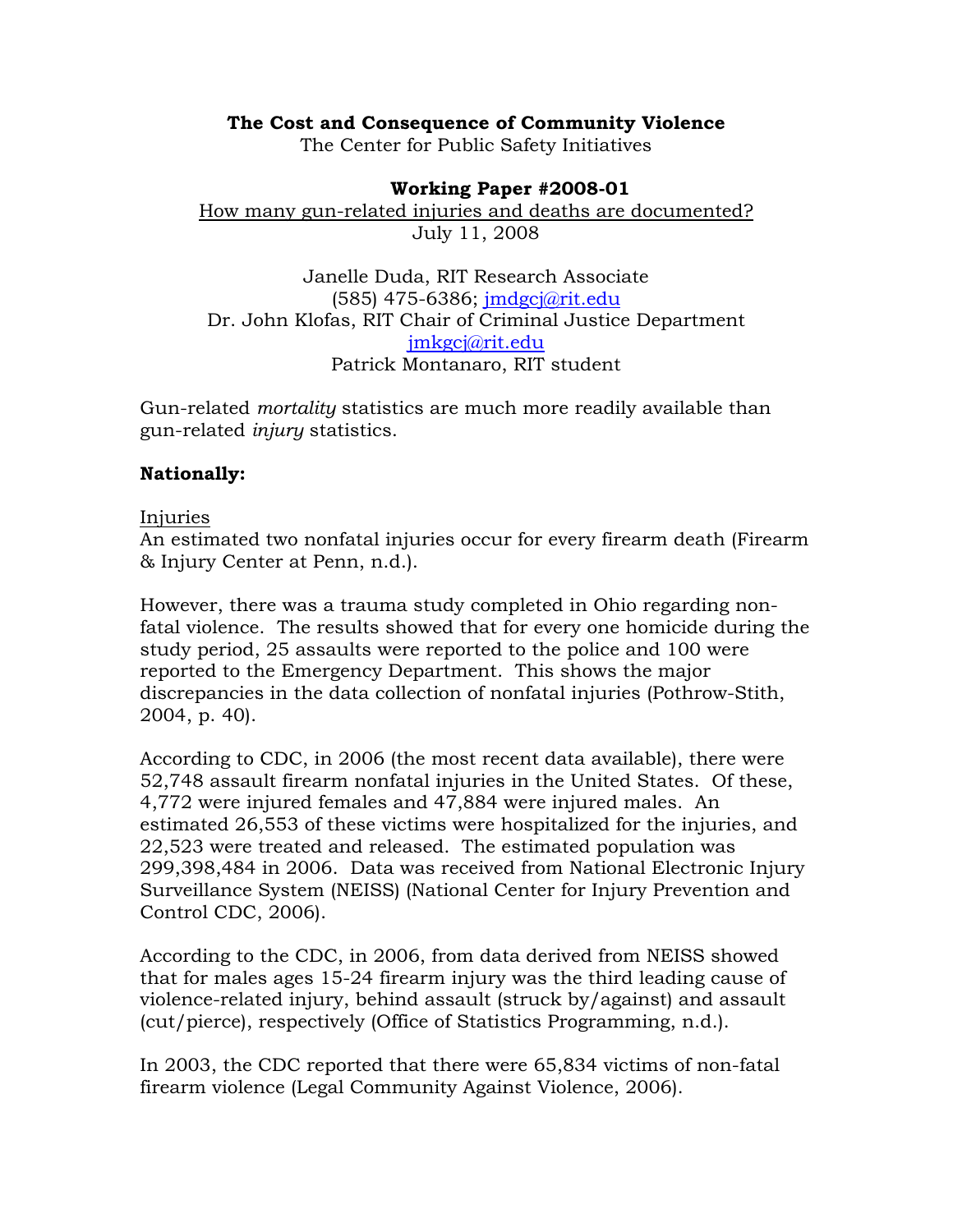In 2000, according to the CDC, there were 64,484 gun-related injuries treated (Freed, 2004).

In 1997, there were an estimated 35,810 victims treated for firearmsrelated injuries in hospitals nationally. Of these, 18,751 were treated for assault related injuries; 2,871 were treated for self-inflicted; 11,026 were determined to be unintentional cause. Twelve percent were discharged to another health facility. The average length of stay was 6 days, with an estimated total of 111,506 hospital days for firearm-related assault cases.

A year long study from June 1992 to May 1993 found that 99,025 people were treated for non-fatal firearm injuries in hospital emergency departments. The study used data from NEISS and found that the number of non-fatal GSWs treated in the emergency departments outnumbered the number of firearm-related deaths by a ratio of 2.6:1. For African Americans the ratio was 4.3:1 and for youth ages 15-24 the ratio was 4.1:1. Those who received treatment in any facility other than a hospital emergency room were not included in the data (Annest, 1995).

# Deaths

"Guns are involved in over three-quarters of the violent deaths of teenagers in this country" (Prothrow-Stith, 2003, p. 73).

According to the FBI, Uniform Crime Reporting system, there were 10,177 total firearms-related homicides in 2006 (Department of Justice Federal Bureau of Investigation, 2007).

Most recent data from CDC: in 2005, 30,694 people died from firearmrelated injuries. 55.4% of these deaths were from suicide and 40.2% were from homicide. The black population had a rate that was 2.2 times the non-Hispanic white population (National Vital Statistics Reports, 2008).

According to CDC (2005), for black youth and young adults in the age groups: 15-19, 20-24, and 25-34, homicide is the leading cause of death. For black youth aged 15-24, 42 percent of deaths were homicides, and of the homicides, 90% were perpetrated with a firearm. In 2005, African-Americans represented 13% of the population, yet accounted for 48% of all homicide victims (Violence Policy Center, 2008).

In 2005, Blacks were victims of an estimated 805,000 nonfatal violent crimes and an estimated 8,000 homicides. Though blacks accounted for 13% of the population in 2005, they accounted for about 15% of the victims of nonfatal violent crimes and close to half of all the homicides. Close to 14% of the nonfatal violent crimes against blacks involved an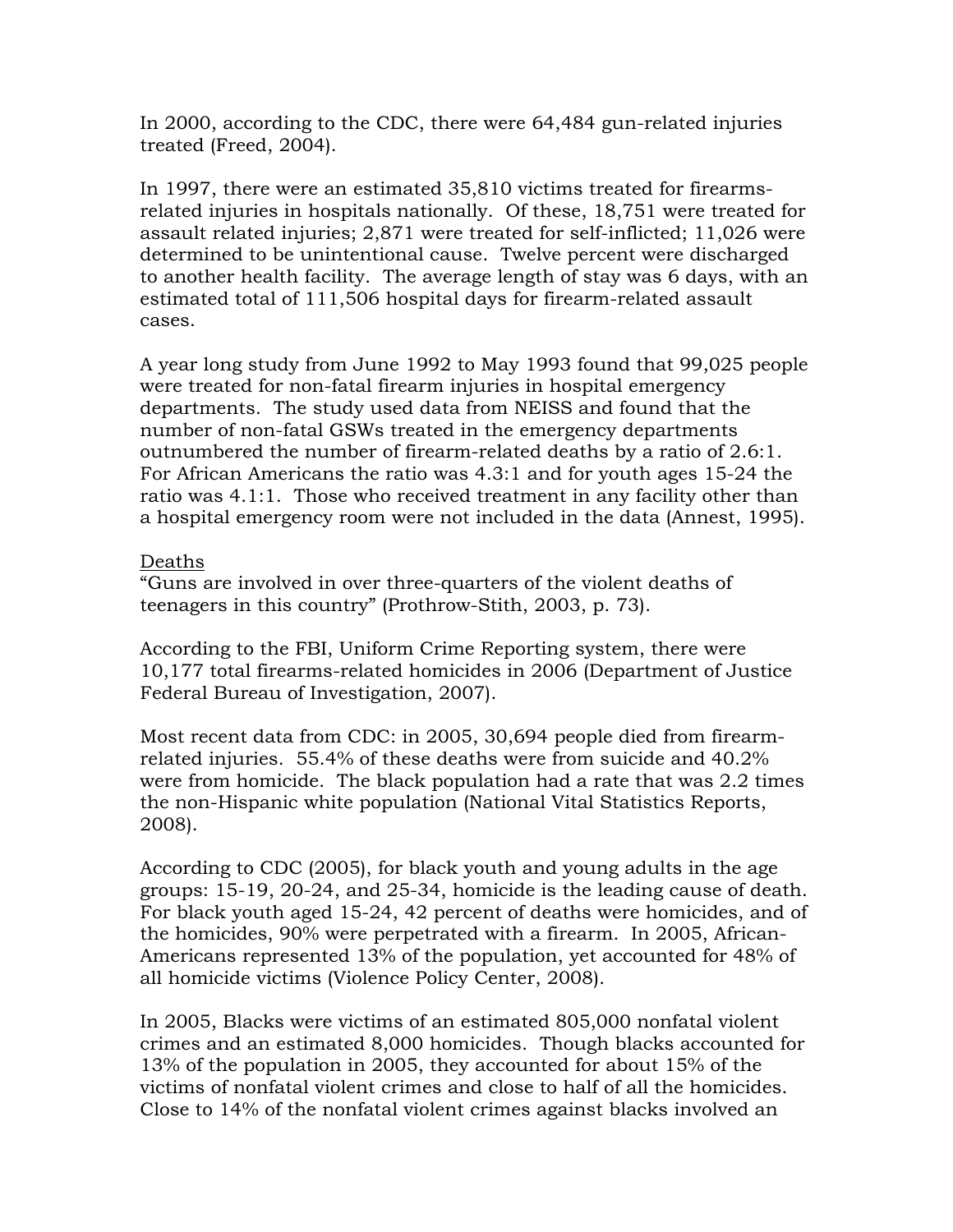offender armed with a firearm and about one third resulted in an injury to the victim. From 1993-2001 violent victimization rates for blacks declined, but these rates remained stable from 2001-2005 (Harrell, 2007).

According to the National Violent Death Reporting System (NVDRS), of all the violent deaths that occurred in the 16 states reporting, 48.9% were committed with firearms. Several victims of homicide had toxicology screenings completed on them. Of these, 55.61% of the cases tested positive for a blood alcohol concentration (BAC) greater than 0.08 mg/dL and 21.2% of the victims tested positive for Marijuana and 17.2% tested positive for cocaine. (Karch, Lubell, 2008). Homicide rates were highest for those between 20-24 years and Blacks accounted for the majority of homicides (50.6%). Approximately one third of homicides were precipitated by another crime (Karch, 2008).

According to the NCHS, from 1999-2005, firearm death rates increased an average annual rate of 1.6% per year (Fingerhut, 2008).

According to National Center for Health statistics (NCHS), firearm death rates increased 4% from 2004 to 2005. Firearm death rates peaked at 20-24 years of age. Firearm deaths were more likely to be homicides at younger ages and suicides at older ages. Deaths from firearms were the second leading cause of injury death from 1999-2005 (motor vehicle deaths were number one). From 1999-2005, firearm death rates have increased at an average annual rate of 1.6% per year (Fingerhut, 2008).

According to an 11-year study on trauma at Howard University Hospital from 1994-2005 there were a total of 10,383 trauma admissions. Of these admissions, from 2001-2005 there were an average 1,204 admissions per year. It should be noted that this hospital serves a predominantly African-American population (90% African American). From 1994-2005 there were a total of 365 trauma deaths and of those, 205 (56%) were due to gunshot wounds. The majority, almost 75% (270), of the deaths were due to intentional injuries (gunshot wounds, stab wounds, and assaults) (Lyn-Sue, 2006).

African-Americans have half the risk of suicide as Caucasians but more than five times the risk of becoming homicide victims (Hemenway, 2004, p. 107).

In 2003, firearm-related deaths claimed the lives of 30,136 victims. (CDC) Of these victims, 11,920 were due to homicides (39.6%) and 16,907 (56.1%) were due to suicides. In 2003, 6,846 youth ages 15-24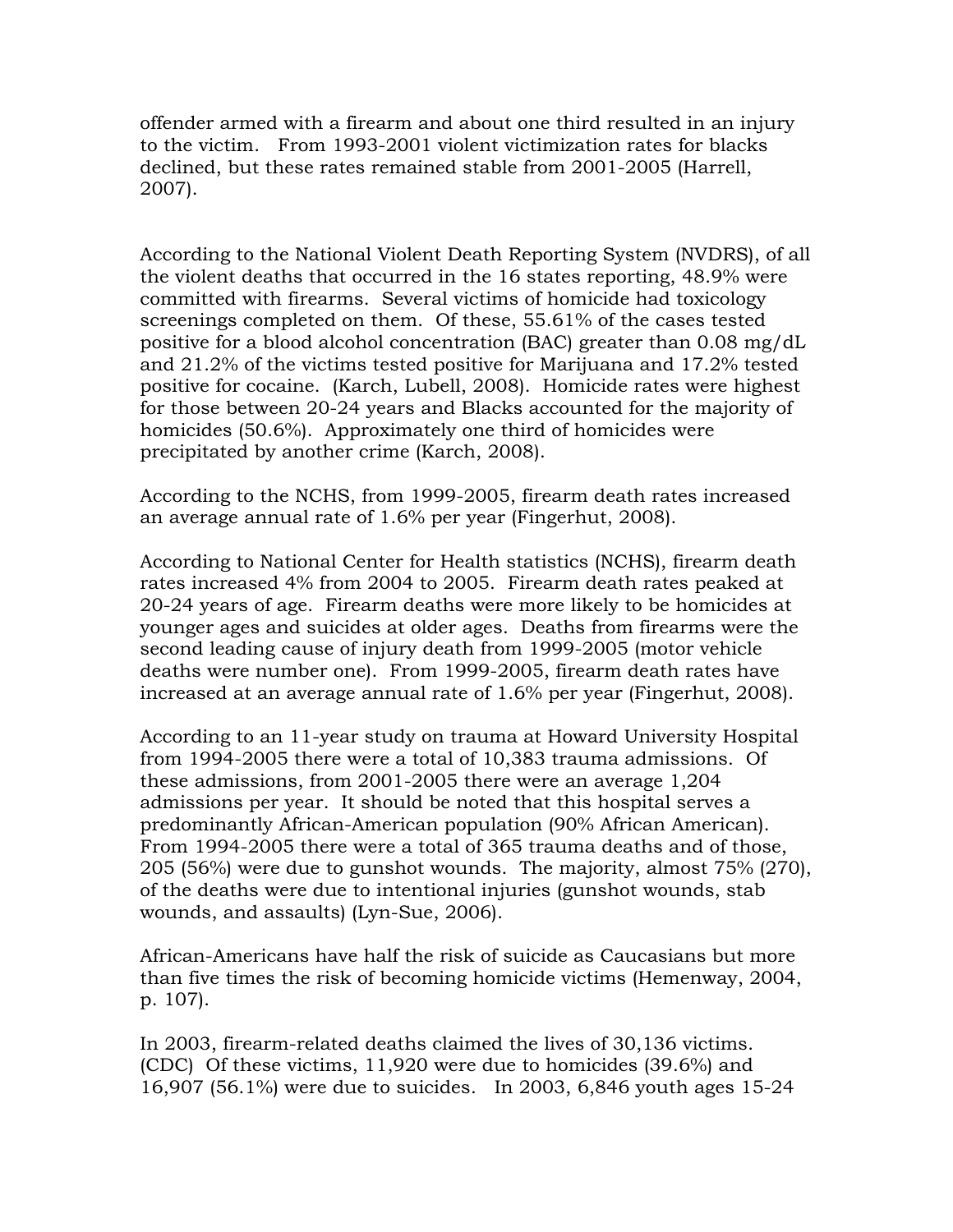were killed in gun related violence (Legal Community Against Violence, 2006).

According to the CDC, in 2002, there were 30,242 gun related deaths and in 2003 there were 30,136 gun related deaths (Christoffel, 2007).

According to National Center for Injury Prevention and Control, CDC, in 2002, the second and third leading cause of death for youth ages 15- 24 was homicide and suicide, both of which the majority are firearmrelated (Firearm & Injury Center at Penn, n.d.).

According to National Vital Statistics Report, 2003 - - - - affiliated with CDC in 2001, there were a reported 29,573 firearms-related deaths; 16,869 were suicide, 11,671 were homicide or legal intervention, 802 were unintentional, and 231 were undetermined (Hahn, 2005).

Interpersonal violence is the third leading cause of death in the injury category. According to Pridemore (2003), "excess mortality due to violence disproportionately influences a population's life expectancy, because victims of violence tend to be younger than those dying of internal causes.

In 2002, homicide was the leading cause of death for black males ages 15-34 in the United States. The homicide rate in the United States is twice as high as the rates found in other high-income countries (Davis, 2007).

In 2002, there were an estimated 90,000 fatalities and non-fatal injuries associated with firearms (Firearm & Injury Center at Penn, n.d.).

## **Other**

According to DOJ BJS criminal victimization survey, 2005, 8.9% of crimes of violence had a firearm used. In 26.3% of robberies a firearm was used and in 28.5% of aggravated assaults a firearm was used (U.S. Department of Justice, 2006, Criminal Victimization in the United States).

During the1980s and 1990s, the violence-related morbidity and mortality amongst African-Americans began to be viewed as a serious public health issue. In 1998 the age-adjusted homicide rate for Whites was 7.3 per 100,000 and the rate for Blacks was 25.2 (Pridemore, 2003).

Prothrow-Stith and Spivak (2003) explain that though the United States may be declining in the number of firearm related deaths and severe injuries, the numbers are still too high when comparing the numbers to other industrialized countries (p.74).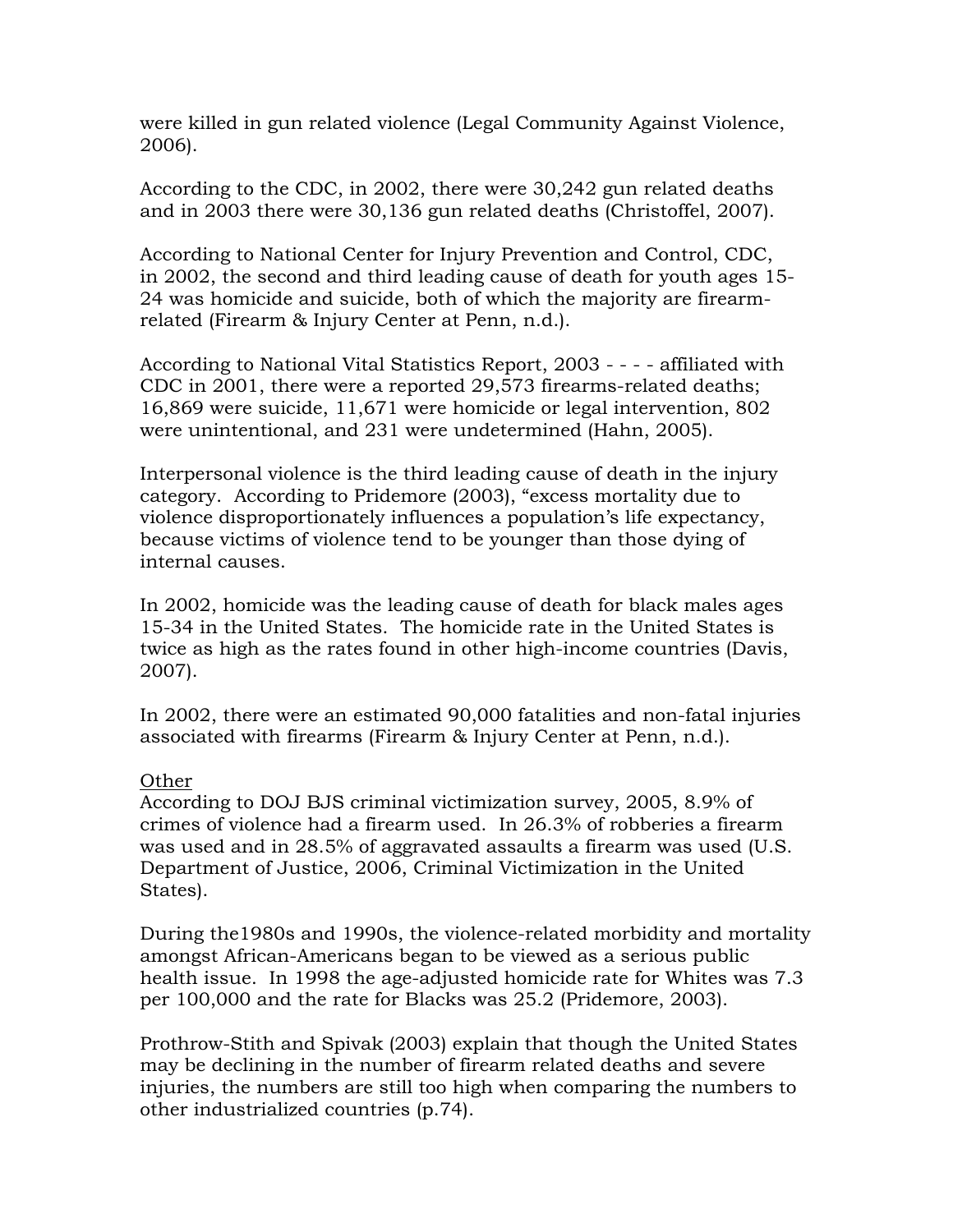According to Prothrow-Stith and Spivak (2003), from 1981 to 1995 there was a 129 percent increase in the violent crime arrest rate for young women versus a 56 percent increase for young men. Currently, 25 percent of juveniles arrested for violent crime are girls (p. 132).

# **LOCAL**

According to the 2007 County Violent Crime Counts and Rates per 100,000 Population created by New York State Division of Criminal Justice Services, Monroe County had 961 violent crimes committed with a firearm in 2007. This is a rate of 132 per 100,000. Only Erie County had a higher rate at 134.7 per 100,000.

At a rate based on 100,000 total violent crime in Rochester in 1980 was at 1,213; in 1990 it was at 1,236.9; in 2000 it was at 742.6; and in 2005 it was at 1,029.2 (N.A., N.D.).

According to the CDC, in New York State in 2005, there were 479 black homicide victims. However, it is unknown how many of these homicides involved a firearm (Violence Policy Center, 2008).

According to the New York State Department of Health's report on trauma centers from 1999-2002, there were a total of 2,858 gunshot wound inpatients with completely coded data in the New York State trauma registry from 1999-2002. Of these patients, New York City accounted 65.75% of them, while the Finger Lakes Region, which only includes Strong Memorial Hospital, was the second highest region to treat gunshot wounds, accounting for 8.01% (or 229) of these patients.

How many Rochester shootings are there?

- From 2000-2007, there were 1,587 shootings in Rochester.
- On average, there are 198 shootings annually. The year 2000 saw the lowest number of shootings at 133 and 2006 saw the highest number of shootings at 273.
- From January 1, 2008 to May 28,2008, there have been 70 documented shootings.

How many Rochester homicides are there?

• In 2006, there were 49 homicides in Rochester and in 2007, there were 50 homicides in Rochester.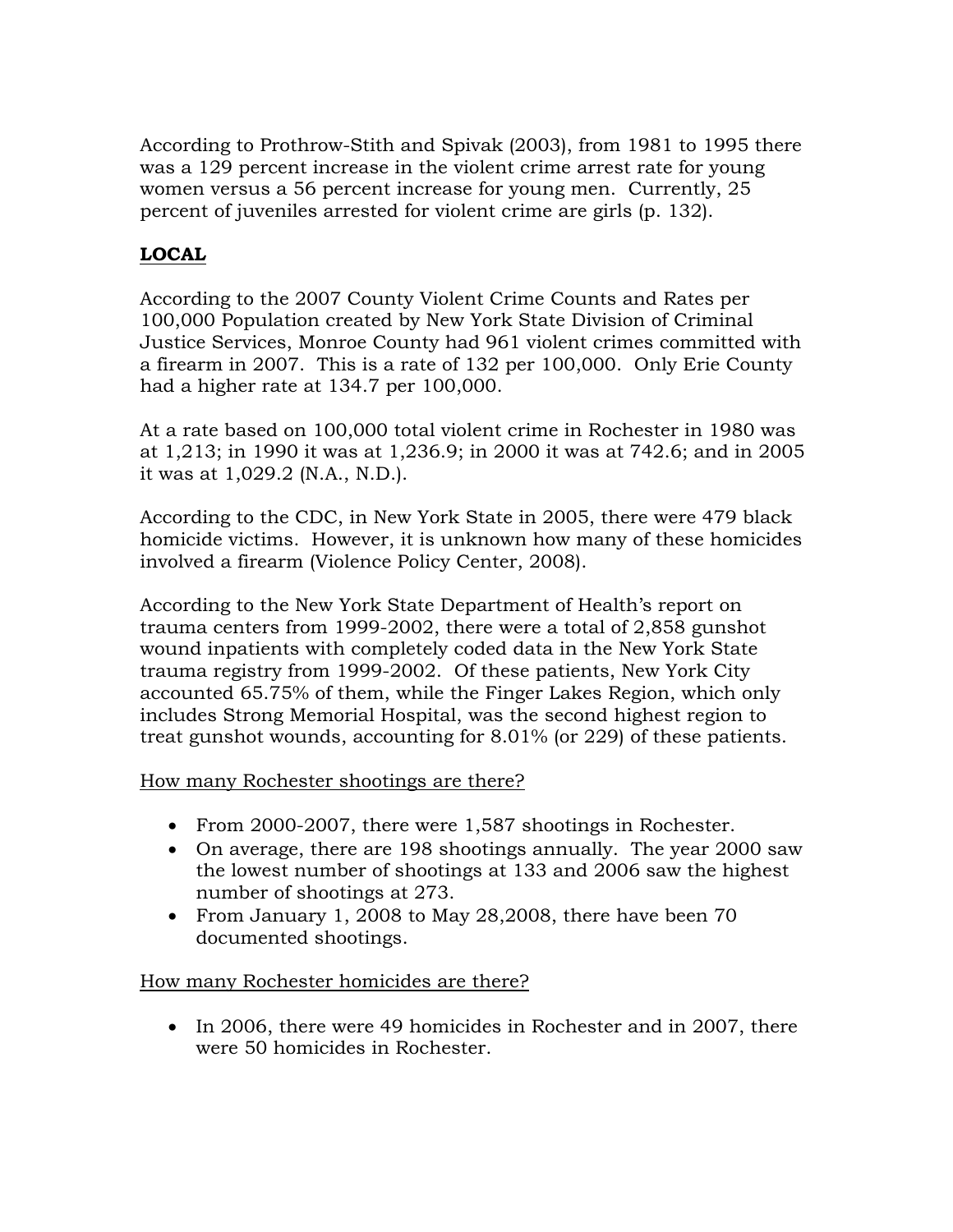#### References

- Annest, J. L., & Mercy, J. A. (1995). National estimates of nonfatal firearm-related injuries. *JAMA: Journal of the American Medical Association, 273*(22), 1749.
- Christoffel, K. K. (2007). Firearm injuries: Epidemic then, endemic now. *American Journal of Public Health, 97*(4), 626-629.

Department of Justice Federal Bureau of Investigation. (2007). *Crime in the united states: Expanded homicide data, 2006*.

Division of Criminal Justice Services. (2008). 2007 violent crime counts and rates per 100,000 population. Retrieved July 14, 2008, from http://criminaljustice.state.ny.us/crimnet/ojsa/2007\_violentcountrate.pdf

Fingerhut, L. A., & Anderson, R. N. (2008). The three leading causes of injury mortality in the United States, 1999-2005. from http://www.cdc.gov/nchs/products/pubs/pubd/hestats/injury99-05/injury99-  $05.htm$ 

Firearm & Injury Center at Penn. (n.d.). *Firearm injury in the U.S.*: University of Pennsylvania.

Freed, H. A., Milzman, D. P., Holt, R., & Wang, A. (2004). Age 14 starts a child's increased rick of major knofe or gun injury in Washington, DC. *Journal of the National Medical Association, 96*(2), 169-174.

Hahn, R. A., Bilukha, O., Crosby, A., Fiullilove, M., Liberman, A., Mosciki, E., et al. (2005). Firearms laws and the reduction of violence: A systemic review. *American Journal of Preventive Medicine, 28*(2S1).

- Harrell, E. (2007). *Bureau of Justice statistics special report: Black victims of violent crime*: Bureau of Justice.
- Hemenway, D. (2004). *Private guns, public health*. Ann Arvor: University of Michigan Press.

Karch, D. L., Lubell, K. M., Friday, J., Parel, N., & Williams, D. (2008). Surveillance for Violent Deaths - National Violent Death Reporting System, 16 States, 2005. *Morbidity and Mortality Weekly Report, 57*(SS-3).

Kung, H.-K., Hoyert, D., Xu, J., & Murphy, S. (2008). *Deaths: Final data for 2005*: National Vital Statistics Reports, Centers For Disease Control.

Legal Community Against Violence. (2006). *2005 California report: Recent developments in federal, state, and local gun laws*.

N.A. (N.D.). Uniform crime reports and index of crime in Rochester in the state of New York enforced by Rochester Poli from 1985 to 2005. Retrieved August 11,2008, from http://www.disastercenter.com/newyork/crime/8940.htm

- National Center for Injury Prevention and Control CDC. (2006). Assault firearm gunshot nonfatal injuries and rates per 100,000.
- New York State Department of Health. (2007). *The New York State trauma system: 1999- 2002*. Retrieved June 11,2008 from

http://www.health.state.ny.us/nysdoh/ems/pdf/99-02\_trauma\_report.pdf

Office of Statistics Programming and Control National Center for Injury Prevention and Control CDC. (n.d.). 10 leading causes of nonfatal violence-related Injury, United **States** 

2006, all races, males , disposition: All Cases

Prothrow-Smith, D., & Spivak, H. (2003). *Murder is no accident: Understanding and*